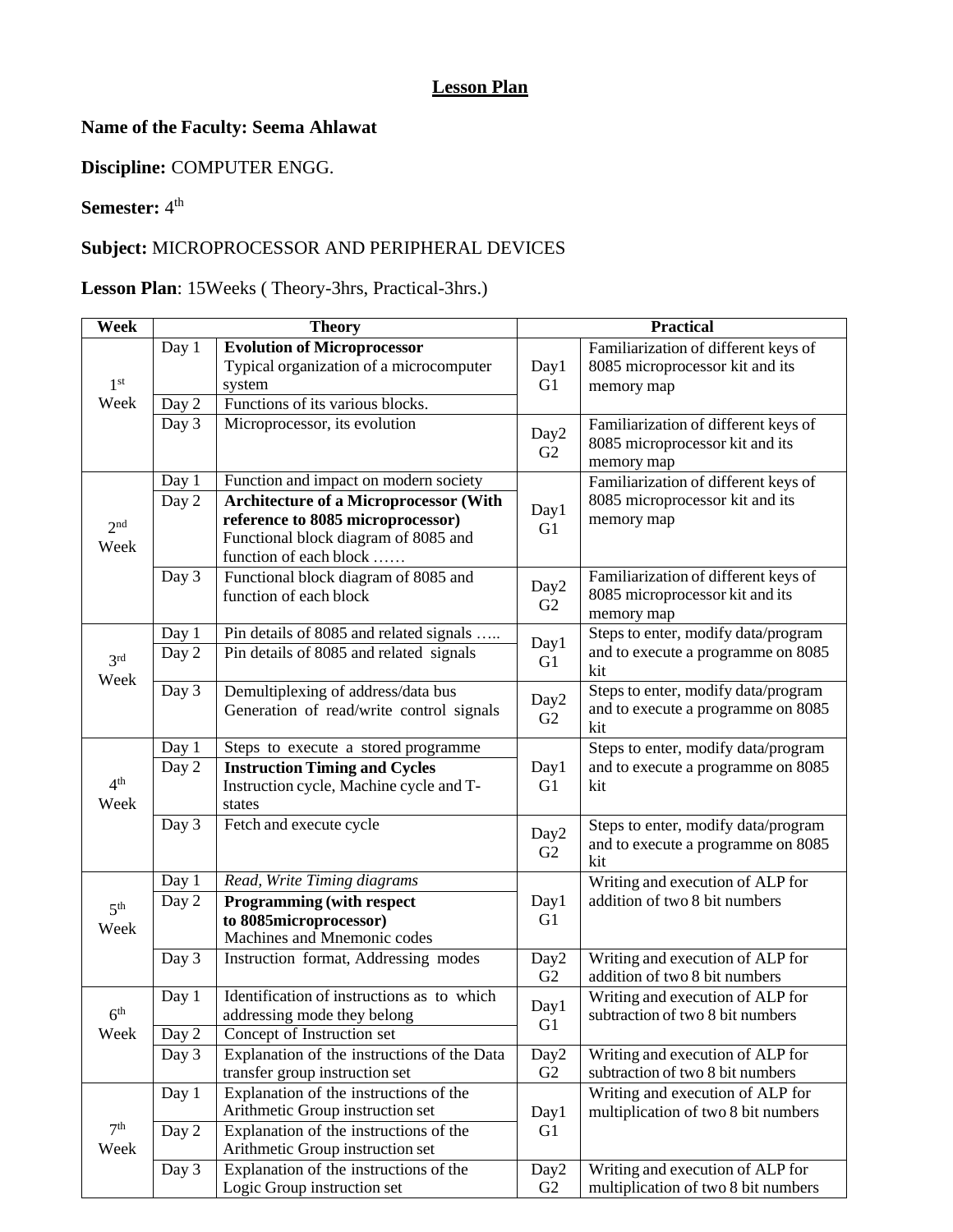|                  | Day 1              | Explanation of the instructions of the                               |                  | Writing and execution of ALP for                                         |
|------------------|--------------------|----------------------------------------------------------------------|------------------|--------------------------------------------------------------------------|
|                  |                    | Stack groups of instruction set                                      | Day1             | division of two 8 bit numbers                                            |
| 8 <sup>th</sup>  | Day 2              | Explanation of the instructions of the I/O                           | G1               |                                                                          |
| Week             |                    | groups of instruction set                                            |                  |                                                                          |
|                  | Day 3              | Explanation of the instructions of the                               | Day2             | Writing and execution of ALP for                                         |
|                  |                    | Machine Control Group of instruction set                             | G2               | division of two 8 bit numbers                                            |
|                  | Day 1              | Programming exercises in assembly                                    |                  | Writing and execution of ALP for                                         |
|                  |                    | language. (Examples can be taken from the                            |                  | arranging 10 numbers in ascending                                        |
| Q <sup>th</sup>  |                    | list of experiments)                                                 | Day1<br>G1       | order                                                                    |
| Week             | Day 2              | Memories and I/O interfacing Concept                                 |                  |                                                                          |
|                  |                    | of memory mapping,                                                   |                  |                                                                          |
|                  | Day 3              | Concept of memory mapping, Partitioning                              | Day2             | Writing and execution of ALP for                                         |
|                  |                    | of total memory space                                                | G2               | arranging 10 numbers in ascending                                        |
|                  |                    |                                                                      |                  | order                                                                    |
|                  | Day 1              | Address decoding                                                     | Day1             | Writing and execution of ALP for                                         |
| 10 <sup>th</sup> | Day 2              | Concept of peripheral mapped I/O and                                 | G1               | arranging 10 numbers in descending                                       |
| Week             |                    | memory mapped I/O                                                    |                  | order                                                                    |
|                  | Day 3              | Interfacing of memory mapped I/O                                     | Day2             | Writing and execution of ALP for                                         |
|                  |                    | devices.                                                             | G2               | arranging 10 numbers in descending                                       |
|                  |                    |                                                                      |                  | order                                                                    |
|                  | Day 1              | <b>Interrupts</b>                                                    |                  | Writing and execution of ALP for 0 to                                    |
|                  |                    | Concept of interrupt, Various hardware                               | Day1             | 9 BCD counters (up/down counter                                          |
| 11 <sup>th</sup> |                    | interrupts of 8085<br>Maskable and Non-maskable interrupt            | G1               | according to choice stored in                                            |
| Week             | Day $\overline{2}$ |                                                                      |                  | memory)                                                                  |
|                  | Day 3              | Edge triggered and level triggered<br>interrupts, Software interrupt |                  | Writing and execution of ALP for 0 to<br>9 BCD counters (up/down counter |
|                  |                    |                                                                      | Day2<br>G2       | according to choice stored in                                            |
|                  |                    |                                                                      |                  | memory)                                                                  |
|                  | Day 1              | Restart interrupts and its use, Servicing                            |                  | Interfacing exercise on 8255 like LED                                    |
| 12 <sup>th</sup> |                    | interrupts                                                           | Day1             | display control                                                          |
| Week             | Day 2              | Extending interrupt system                                           | G <sub>1</sub>   |                                                                          |
|                  | Day 3              | Data Transfer Techniques                                             | Day2             | Interfacing exercise on 8255 like LED                                    |
|                  |                    | Concept of programmed I/O operations                                 | G2               | display control                                                          |
|                  | Day 1              | Synchronous data transfer, asynchronous                              |                  | Interfacing exercise on 8253                                             |
| 13 <sup>th</sup> |                    | data transfer (hand shaking)                                         | Day1<br>G1       | programmable interval timer                                              |
| Week             | Day 2              | Interrupt driven data transfer, DMA                                  |                  |                                                                          |
|                  | Day 3              | Serial output data, Serial input data                                | Day <sub>2</sub> | Interfacing exercise on 8253                                             |
|                  |                    |                                                                      | G <sub>2</sub>   | programmable interval timer                                              |
|                  | Day 1              | Peripheral devices 8255 PPI                                          |                  | Interfacing exercise on 8279                                             |
|                  | Day 2              | 8253 PIT                                                             | Day1             | programmable KB/display interface                                        |
| 14 <sup>th</sup> |                    |                                                                      | G <sub>1</sub>   | like to display the hex code of key                                      |
| Week             |                    |                                                                      |                  | pressed on display                                                       |
|                  | Day 3              | 8257 / 8237 DMA controller                                           |                  | Interfacing exercise on 8279                                             |
|                  |                    |                                                                      | Day <sub>2</sub> | programmable KB/display interface                                        |
|                  |                    |                                                                      | G <sub>2</sub>   | like to display the hex code of key                                      |
|                  |                    |                                                                      |                  | pressed on display                                                       |
| 15 <sup>th</sup> | Day 1              | 8257 / 8237 DMA controller                                           | Day1             | Use of 8085 emulator for hardware                                        |
| Week             | Day 2              | 8279 Programmable KB/Display<br>Interface                            | G <sub>1</sub>   | testing                                                                  |
|                  | Day 3              | 8251 Communication Interface Adapter                                 | Day2             | Use of 8085 emulator for hardware                                        |
|                  |                    |                                                                      | G <sub>2</sub>   | testing                                                                  |
|                  |                    |                                                                      |                  |                                                                          |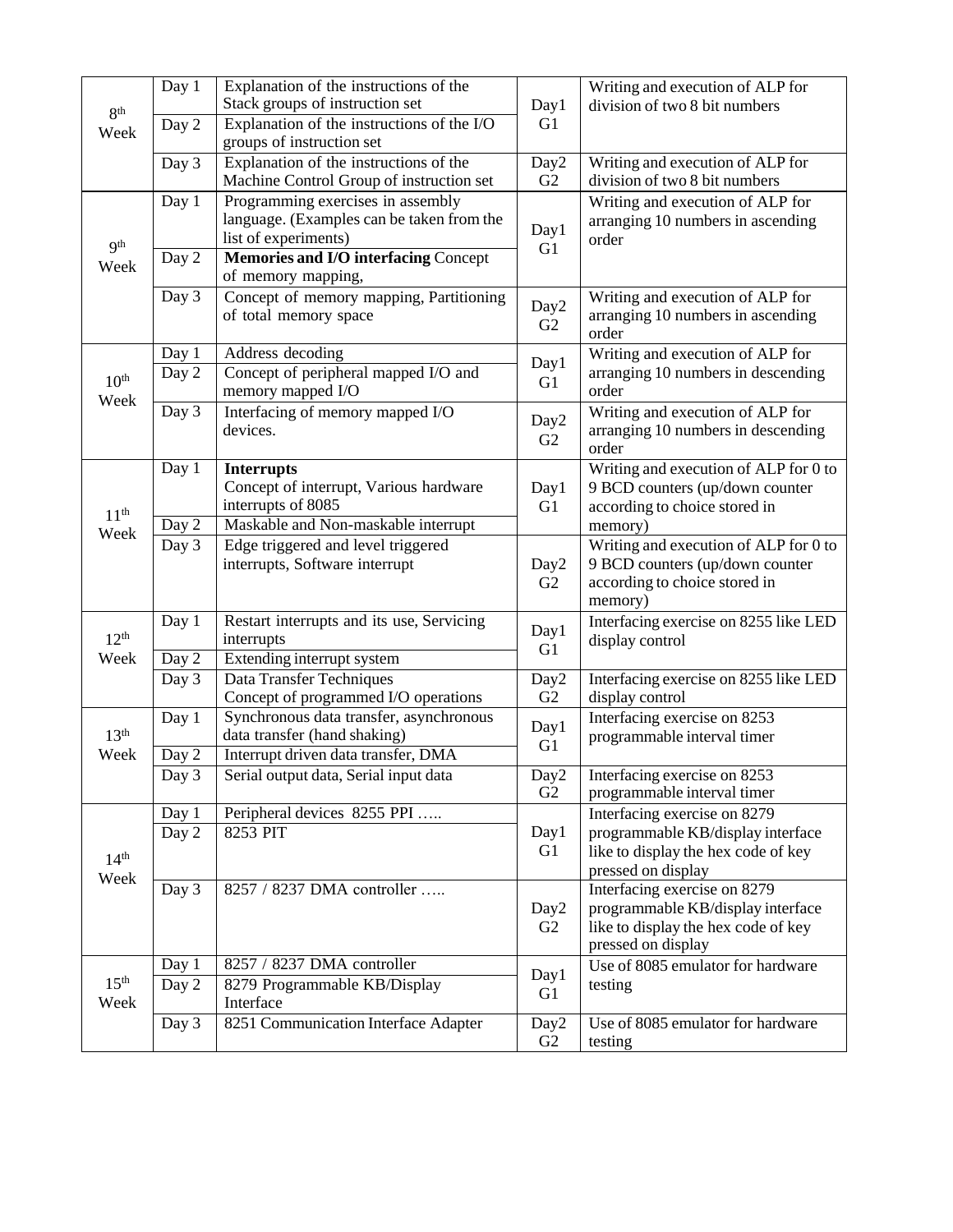| Name of faculty      | :Raman Filok                  |
|----------------------|-------------------------------|
| Discipline           | :Computer Engineering         |
| Subject              | : OOPJ $(4^{\text{th}})$ sem) |
| Lesson plan duration | $:15$ weeks                   |

Workload per week: Lectures-0 3,practicals-06

| week            |                 | Theory                                                                                                                                                                                                                                                   | Practical                       |                                                                                                                                                                                                                            |
|-----------------|-----------------|----------------------------------------------------------------------------------------------------------------------------------------------------------------------------------------------------------------------------------------------------------|---------------------------------|----------------------------------------------------------------------------------------------------------------------------------------------------------------------------------------------------------------------------|
|                 | Lecture Day     | Topic(including<br>assignment/test)                                                                                                                                                                                                                      | Practi<br>$\overline{a}$<br>cal | Topic                                                                                                                                                                                                                      |
| 1 <sup>st</sup> | 1 <sup>st</sup> | <b>Introduction and Features</b><br>:Fundamentals of<br>Object oriented programming<br>- procedure oriented<br>programming Vs. object<br>Oriented programming<br>(OOP.) Object oriented<br>programming concepts-<br>Classes, object, object<br>reference | 1 <sup>st</sup>                 | Program of basic OOP in java.                                                                                                                                                                                              |
|                 | 2 <sub>nd</sub> | Abstraction, encapsulation<br>Inheritance,                                                                                                                                                                                                               |                                 |                                                                                                                                                                                                                            |
|                 | 3rd             | Inheritance, polymorphism,<br>Introduction<br>of<br>eclipse(IDE)for developing<br>programs in Java                                                                                                                                                       | 2 <sub>nd</sub>                 | Program of basic OOP in java.                                                                                                                                                                                              |
| 2nd             | 1 <sub>ST</sub> | Language Constructs: Review<br>of constructs of C used in<br><b>JAVA</b>                                                                                                                                                                                 | 1 <sup>st</sup>                 | ConsiderwehaveaClassofCars<br>underwhichSantroXing,Altoan<br>dWagonRrepresentsindividua<br>IObjects.InthiscontexteachCar                                                                                                   |
|                 | 2 <sub>ND</sub> | data types, increment and<br>decrement operators                                                                                                                                                                                                         |                                 | Objectwillhaveitsown, Model, Y<br>ear<br>ofManufact., Color, TopSpeed,                                                                                                                                                     |
|                 | 3RD             | Relational and logical<br>operators, if else then clause                                                                                                                                                                                                 | like<br>create.                 | etc.whichformPropertiesofthe<br>Carclassand the associated<br>actions i.e., object Functions<br>Create(),Sold(),display()formt<br>heMethodsofCarClass.Usethis<br>classtocreateanotherclassCo<br>mpanythattracksthemodelist |
|                 |                 |                                                                                                                                                                                                                                                          | 2 <sub>nd</sub>                 | SoftwareEngineers, ModuleLe<br>ad, Technical Lead, Project Lea<br>d,ProjectManager,                                                                                                                                        |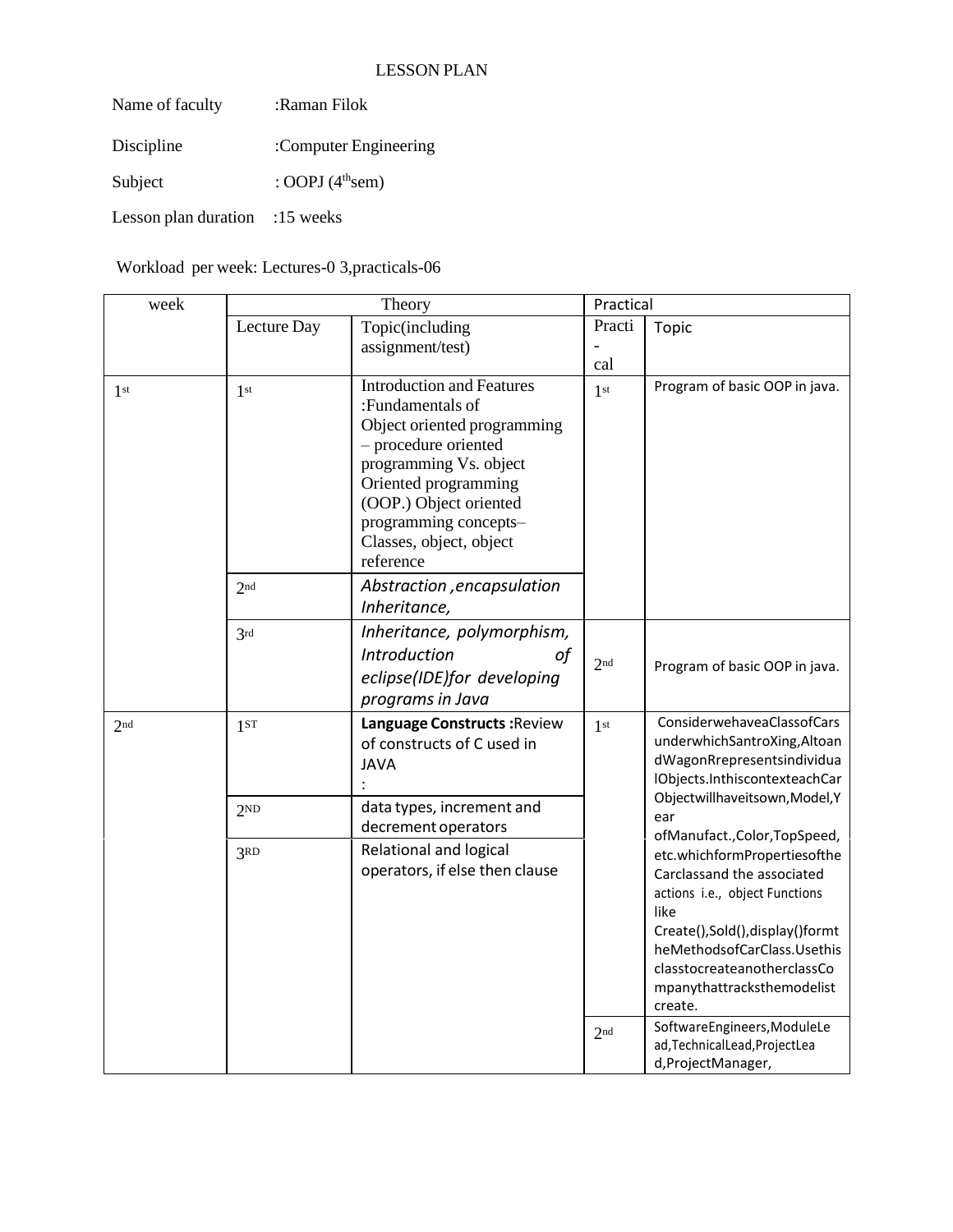|                 |                                    |                                                                                                             |                 | Program Manager, Directors<br>all are the employees of the<br>company but their work,<br>perks, roles,<br>responsibilitiesdiffers.Create<br>theEmployeebaseclasswould<br>providethecommonbehavior<br>sof<br>alltypesofemployeeandalsos<br>omebehaviorspropertiesthat<br>allemployeemusthaveforthat<br>company.Alsoinclude search<br>method |
|-----------------|------------------------------------|-------------------------------------------------------------------------------------------------------------|-----------------|--------------------------------------------------------------------------------------------------------------------------------------------------------------------------------------------------------------------------------------------------------------------------------------------------------------------------------------------|
| 3rd             | 1 <sup>st</sup><br>2 <sub>nd</sub> | Conditional expressions, input<br>using scanner class<br>Input using scanner class<br>and output statement, | 1 <sup>st</sup> | SupposetheAirportperson<br>alswanttomaintainrecordsf<br>orthearrivalanddepartureo<br>ftheplanes.<br>Create a class Airport that<br>has data like name, id, and<br>address.                                                                                                                                                                 |
|                 | 2rd                                | Output statement Loops,                                                                                     | 2 <sub>nd</sub> | Practice of practical's.                                                                                                                                                                                                                                                                                                                   |
| 4 <sup>th</sup> | 1st<br>2 <sub>nd</sub>             | Switch case<br>Arrays                                                                                       | 1 <sup>st</sup> | .Createawholemenudrivenho<br>spitalmanagementsystemusin<br>gconceptofOOPlikeclasses,in<br>heritance.Includeinformation<br>aboutthefollowing:a.Patient<br>name, registrationid, age, dise<br>ase, etc.b.Staff-<br>id, name, designation, salary, et<br>c.                                                                                   |
|                 | 3rd                                | Methods                                                                                                     | 2 <sub>nd</sub> | Practice of practical.                                                                                                                                                                                                                                                                                                                     |
| 5TH             | 1 <sup>st</sup><br>2 <sub>nd</sub> | <b>Classes and Objects:</b><br>Creation, accessing class<br>members<br>Private Vs<br><b>Public Vs</b>       | 1 <sup>st</sup> | CreateaclasscalledMusicianst<br>ocontainthreemethodsstring(<br>), wind() and perc(). Each of thes<br>emethods should initialize                                                                                                                                                                                                            |
|                 | 3rd                                | <b>Protected Vs Default</b><br><b>Revision</b> / Test                                                       | 2 <sub>nd</sub> | astringarraytocontainthefollo<br>winginstruments:veena,guita<br>r, sitar, sarodand mandolinund<br>erstring()<br>flute, clarinets axophone, na<br>dhaswaramand piccolound<br>erwind()-<br>tabla, mridangam, bangos, d<br>rumsandtambourunderper<br>Practice of practical.                                                                   |
|                 |                                    |                                                                                                             |                 |                                                                                                                                                                                                                                                                                                                                            |
| 6TH             | 1 <sup>st</sup>                    | <b>Constructors</b>                                                                                         | 1 <sup>st</sup> | Write three derived classes<br>inheriting functionality of                                                                                                                                                                                                                                                                                 |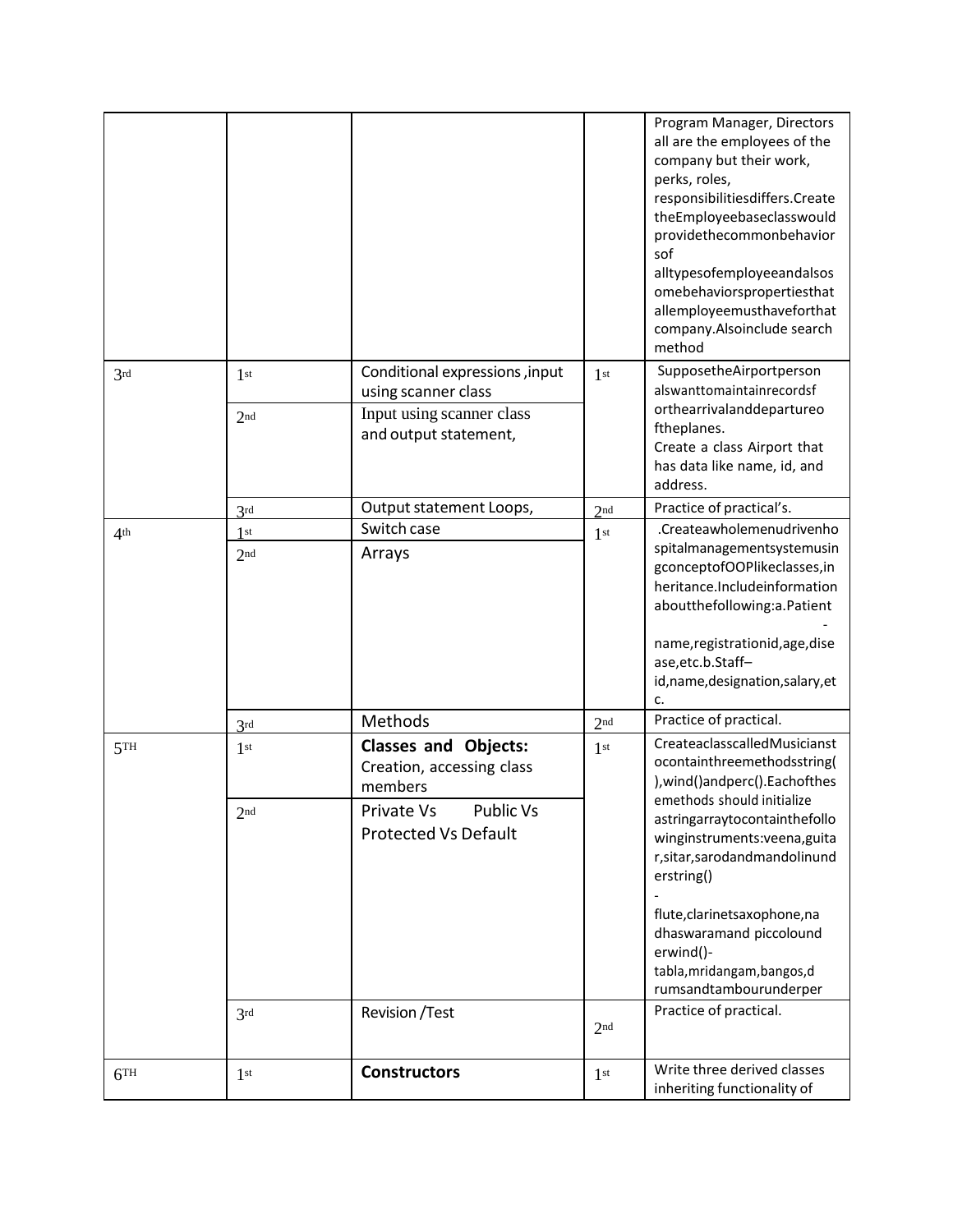|                  | 2 <sub>nd</sub> | Object & Object Reference                                  |                 | baseclassperson(shouldhaveam<br>emberfunctionthatasktoentern<br>ameandage) and with addeduniq<br>uefeaturesofstudent, andemplo<br>yee,andfunctionalitytoassign,ch<br>angeanddeleterecordsofstuden<br>tandemployee. |
|------------------|-----------------|------------------------------------------------------------|-----------------|--------------------------------------------------------------------------------------------------------------------------------------------------------------------------------------------------------------------|
|                  | 3rd             | Object & Object Reference                                  | 2 <sub>nd</sub> | Practice of practical's.                                                                                                                                                                                           |
| 7 <sup>th</sup>  | 1st             | Inheritance: Definition of<br>inheritance, protected data, | 1 <sup>st</sup> | Usingtheconceptofmultipleinh<br>eritancecreateclasses:Shape,Cir<br>cle, Square, Cube, Sphere, Cylinde                                                                                                              |
|                  | 2 <sub>nd</sub> | Private data, public data,                                 |                 | r.<br>Yourclassesmayonlyhavethecla<br>ssvariablespecifiedinthetablebe<br>lowandthemethodsAreaand/or<br>Volumetooutputtheirareaand/o<br>rvolume.                                                                    |
|                  | 3rd             | Constructor chaining, order<br>of invocation               | 2 <sup>nd</sup> | Write a program to create<br>Class Person.                                                                                                                                                                         |
| 8th              | 1 <sup>st</sup> | Order of invocation, types of<br>inheritance,              | 1 <sup>st</sup> | To create class STUDENT<br>inherit from Person                                                                                                                                                                     |
|                  | 2 <sub>nd</sub> | Single inheritance<br>Multilevel inheritance,              | 2 <sub>nd</sub> | To create class Instructor<br>inherits from Person.                                                                                                                                                                |
|                  | 3rd             | Hierarchical inheritance                                   |                 |                                                                                                                                                                                                                    |
| <b>Qth</b>       | 1 <sup>st</sup> | Hierarchical inheritance<br>Hybrid inheritance             | 1 <sup>st</sup> | To create class Instructor<br>inherit from Person.                                                                                                                                                                 |
|                  | 2 <sub>nd</sub> | Hybrid inheritance                                         |                 |                                                                                                                                                                                                                    |
|                  | 3rd             | Polymorphism:<br>Method & constructor<br>overloading,      | 2 <sub>nd</sub> | Writetheclassdefinitions, thec<br>onstructors, setmethods, get<br>methodsandforallclasses.                                                                                                                         |
| 10 <sup>th</sup> | st              | Method overriding                                          | 1 <sup>st</sup> | Writetheclassdefinitions, thec                                                                                                                                                                                     |
|                  | 2 <sub>nd</sub> | up-casting, down-casting                                   |                 | onstructors, setmethods, get<br>methodsandforallclasses.                                                                                                                                                           |
|                  | 3rd             | Revision / Test                                            | 2 <sub>nd</sub> |                                                                                                                                                                                                                    |
| 11 <sup>th</sup> | 1 <sup>st</sup> | Abstract class& Interface                                  | 1 <sup>st</sup> | the<br>Write<br>classdefinitions, the co                                                                                                                                                                           |
|                  | 2 <sub>nd</sub> | Abstract class & Interface                                 |                 | nstructors, setmethods, getmet<br>hodsandforallclasses.                                                                                                                                                            |
|                  | 3rd             | Implementation of multiple<br>inheritance through          | 2 <sub>nd</sub> | Write the class definitions,<br>the constructors, set                                                                                                                                                              |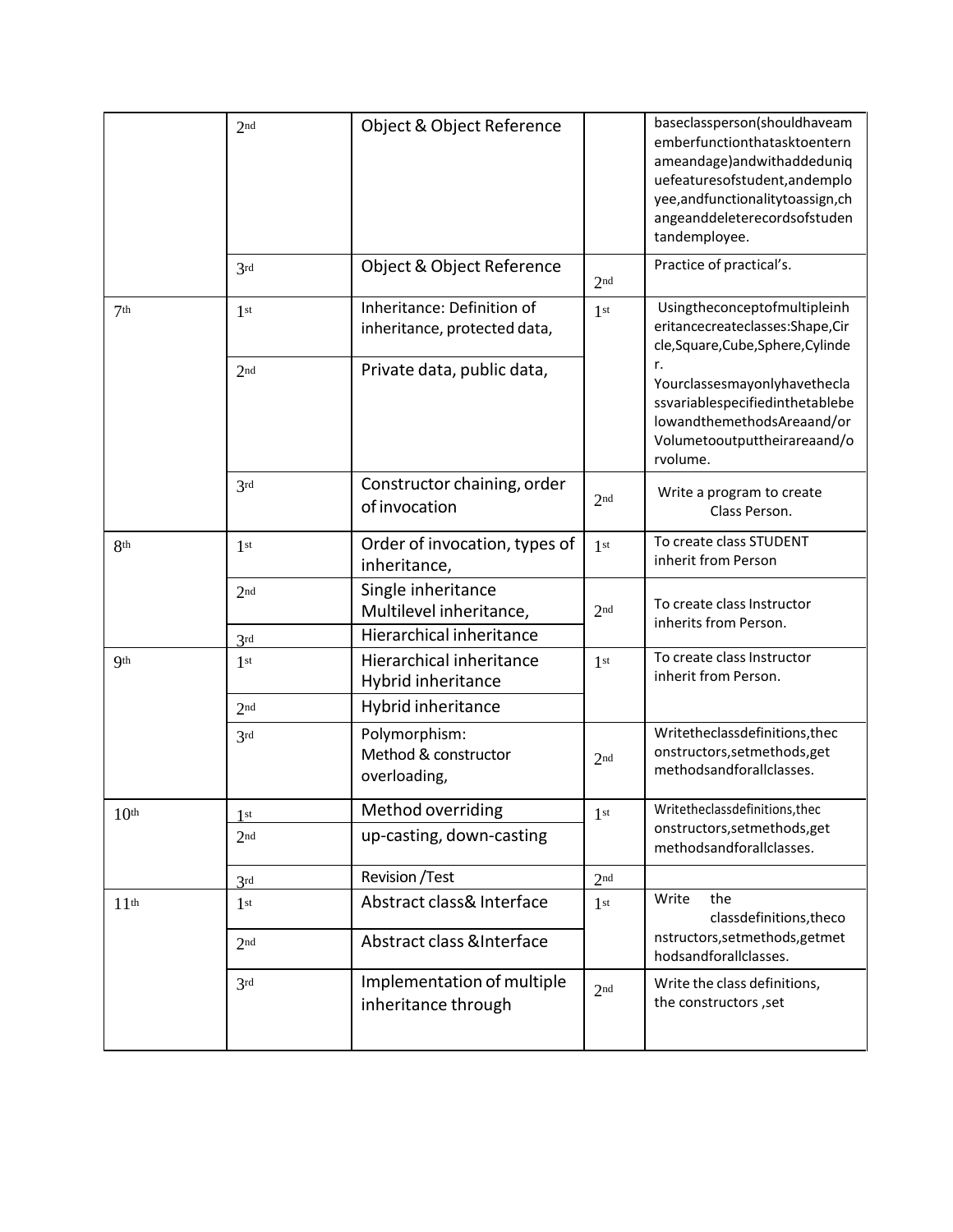|                  |                                    | interface                                                                                                                                                       |                 | Methods, get methods<br>and for all classes.                                                                                                                                                                                                                                                                                                                         |
|------------------|------------------------------------|-----------------------------------------------------------------------------------------------------------------------------------------------------------------|-----------------|----------------------------------------------------------------------------------------------------------------------------------------------------------------------------------------------------------------------------------------------------------------------------------------------------------------------------------------------------------------------|
| 12 <sup>th</sup> | 1 <sup>st</sup>                    | Implementation of multiple<br>inheritance through interface                                                                                                     | 1 <sup>st</sup> | Write the class definitions<br>, the constructors, set<br>methods, get<br>Methods and for<br>all classes.                                                                                                                                                                                                                                                            |
|                  | 2 <sub>nd</sub>                    | Implementation of multiple<br>inheritance through<br>interface<br><b>Revision of Abstract</b><br>class & Interfaceand<br>discuss<br>problems<br>2 <sub>nd</sub> |                 | 9.OldMacDonaldhadafarman<br>dseveraltypesofanimals.Every<br>animalsharedcertaincharacte<br>ristics:theyhadatype(suchasc                                                                                                                                                                                                                                              |
|                  | 3rd                                |                                                                                                                                                                 |                 | ow,chickorpig)andeachmade<br>asound(moo,cluck).AnInterfa<br>cedefinesthosethingsrequire<br>dtobeananimalonthefarm.De<br>finenewclassesfortheOldMac<br>Donald that implement the<br>Animal and Farm class.<br>Create array of object of<br>animal to define the different<br>types of<br>animalinthefarm.Alsocreatea<br>ppropriatemethodstogetands<br>ettheproperties |
| 13 <sup>th</sup> | 1 <sup>st</sup><br>2 <sub>nd</sub> | <b>Exception Handling:</b><br>Implementation of keywords<br>like try and catch                                                                                  | 1 <sup>st</sup> | 10. Writeaprogramwith Stude<br>ntasabstractclassandcreated<br>eriveclassesEngineering, Med<br>icineandSciencefrombasecla<br>ssStudent.Createtheobjectso<br>fthederivedclassesandproce<br>ssthemandaccessthemusing<br>arrayofpointeroftypebasecla<br>ssStudent.                                                                                                       |
|                  | 3rd                                | Implementation of<br>keywords like finally, throw<br>&throws.                                                                                                   |                 | Practice of practical                                                                                                                                                                                                                                                                                                                                                |
| 14 <sup>th</sup> | 1 <sup>st</sup>                    | Importance of exception<br>handling in practical<br>implementation of live<br>projects                                                                          | 1 <sup>st</sup> | Revision of practical.                                                                                                                                                                                                                                                                                                                                               |
|                  | 2 <sub>nd</sub>                    | Importance of exception<br>handling in practical<br>implementation of live<br>projects                                                                          |                 |                                                                                                                                                                                                                                                                                                                                                                      |
|                  | 2rd                                | Revision and problems                                                                                                                                           | 2 <sub>nd</sub> | Revision of practical.                                                                                                                                                                                                                                                                                                                                               |
| 15 <sup>th</sup> | 1st                                | Revision and problems                                                                                                                                           | 1 <sup>st</sup> | Revision of practical.                                                                                                                                                                                                                                                                                                                                               |
|                  | 2nd                                | Revision and problems                                                                                                                                           |                 |                                                                                                                                                                                                                                                                                                                                                                      |
|                  | 3rd                                | Revision / Test                                                                                                                                                 | 2 <sub>nd</sub> | Revision of practical.                                                                                                                                                                                                                                                                                                                                               |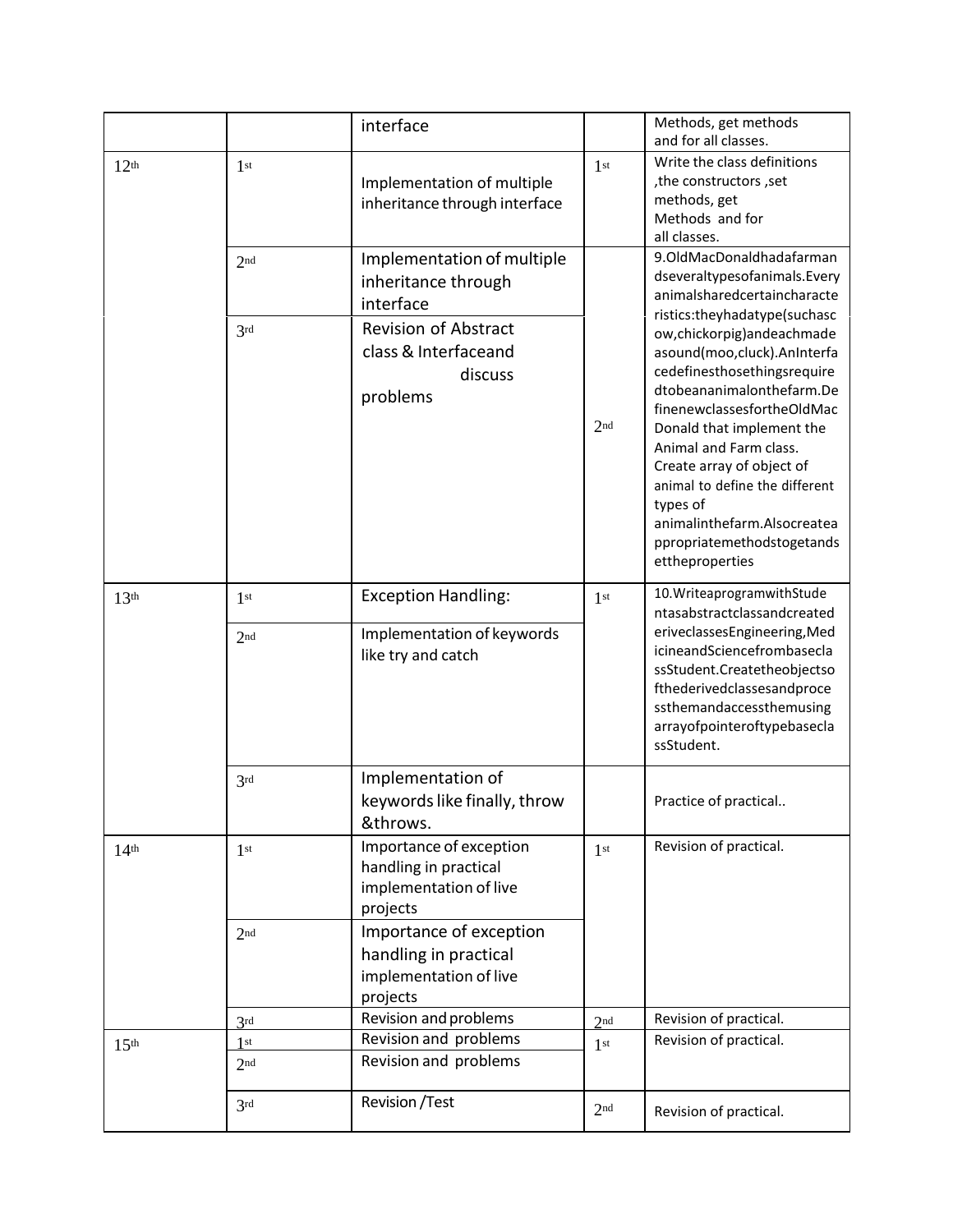# **Lesson Plan**

| Name of the Faculty:   |   | Parag Malik                           |
|------------------------|---|---------------------------------------|
| Discipline             |   | Computer Engg.                        |
| Semester               | ٠ | $\Lambda$ <sup>th</sup>               |
| Subject                |   | Data Structure using C                |
| Lesson plan duration : |   | 15 weeks (Theory-3hr, Practical-6hrs) |

| Week              |                     | The                                                                                                                |                     | Practical                                                                         |
|-------------------|---------------------|--------------------------------------------------------------------------------------------------------------------|---------------------|-----------------------------------------------------------------------------------|
|                   | Lecture<br>Day      | Topic (including assignments /tests)                                                                               | Practical<br>Day    | Topic                                                                             |
| $1st$ Week        | 1 <sup>st</sup>     | Problem solving concept, Top-down                                                                                  | 1 <sup>st</sup>     | Exercise of C Program                                                             |
|                   |                     | and bottom-up design, structured<br>programming                                                                    | 2 <sub>nd</sub>     | Exercise of C Program                                                             |
|                   | 2 <sub>nd</sub>     | Concept of data type, variables and<br>constants                                                                   | 1 <sub>st</sub>     | Exercise of C Program<br>/Revision/Practice Session                               |
|                   | $3^{\rm rd}$        | Introduction to data Structure(Linear,<br>Non Linear, Primitive, Non Primitive))                                   | 2 <sub>nd</sub>     | Exercise of C Program<br>/Revision/Practice Session                               |
| Week <sub>2</sub> | 1 <sub>st</sub>     | Concept of Data Structure (Array,<br>Linked List, Stack, Queue, Trees,                                             | 1 <sup>st</sup>     | Exercise of C Program                                                             |
|                   |                     | Graphs)                                                                                                            | $2^{n\overline{d}}$ | Exercise of C Program                                                             |
|                   | 2 <sub>nd</sub>     | Concept of Arrays                                                                                                  | 1 <sup>st</sup>     | Program regarding<br>Array/Revision/Practice Session                              |
|                   | $3^{\text{rd}}$     | One dimensional Array, Two<br>Dimensional Array: Representation of Two<br>dimensional Array (Base address, LB, UB) | 2 <sub>nd</sub>     | Program regarding<br>Array/Revision/Practice Session                              |
| Week 3            | 1 <sup>st</sup>     | Operational on Arrays with Algorithms<br>(inserting, deleting)                                                     | 1 <sub>st</sub>     | Program regarding Array                                                           |
|                   | $2^{n\overline{d}}$ | Operational on Arrays with Algorithms<br>(Searching, Traversing                                                    | 2 <sub>nd</sub>     | Program regarding Array                                                           |
|                   | 3 <sup>rd</sup>     | Introduction to linked list and double<br>linked list, Representation of Linked list in                            | 1 <sup>st</sup>     | Program regarding<br>Array/Revision/Practice Session                              |
|                   |                     | Memory                                                                                                             | 2 <sub>nd</sub>     | Program regarding<br>Array/Revision/Practice Session                              |
| Week<br>4         | 1 <sub>st</sub>     | Describe and Comparison between<br>Linked list and Array                                                           | 1 <sub>st</sub>     | Program of Matrices                                                               |
|                   | 2 <sup>nd</sup>     | Traversing and Searching Linked List                                                                               | 2 <sub>nd</sub>     | Program of Matrices                                                               |
|                   | 3 <sup>rd</sup>     | Insertion and deletion into Linked list                                                                            | 1 <sub>st</sub>     | Program ofMatrices/Revision/Practice<br>Session                                   |
|                   |                     |                                                                                                                    | 2 <sub>nd</sub>     | Program of<br>Matrices/Revision/Practice Session                                  |
| Week<br>5         | 1 <sup>st</sup>     | Application of Linked List and Explain<br>Doubly Linked List                                                       | 1 <sup>st</sup>     | Program of addition of two<br>Matrices using function                             |
|                   | 2 <sub>nd</sub>     | Traversing, Insertion and deletion into<br>doubly Linked List                                                      | 2 <sub>nd</sub>     | Program of addition of two<br>Matrices using function                             |
|                   | 2rd                 | Introduction to Stack, Representation of<br>Stacks With Array and Linked list                                      | 1 <sup>st</sup>     | Program of addition of two<br>Matrices using<br>function/Revision/PracticeSession |
|                   |                     |                                                                                                                    | 2 <sub>nd</sub>     | Program of addition of two<br>Matrices using<br>function/Revision/PracticeSession |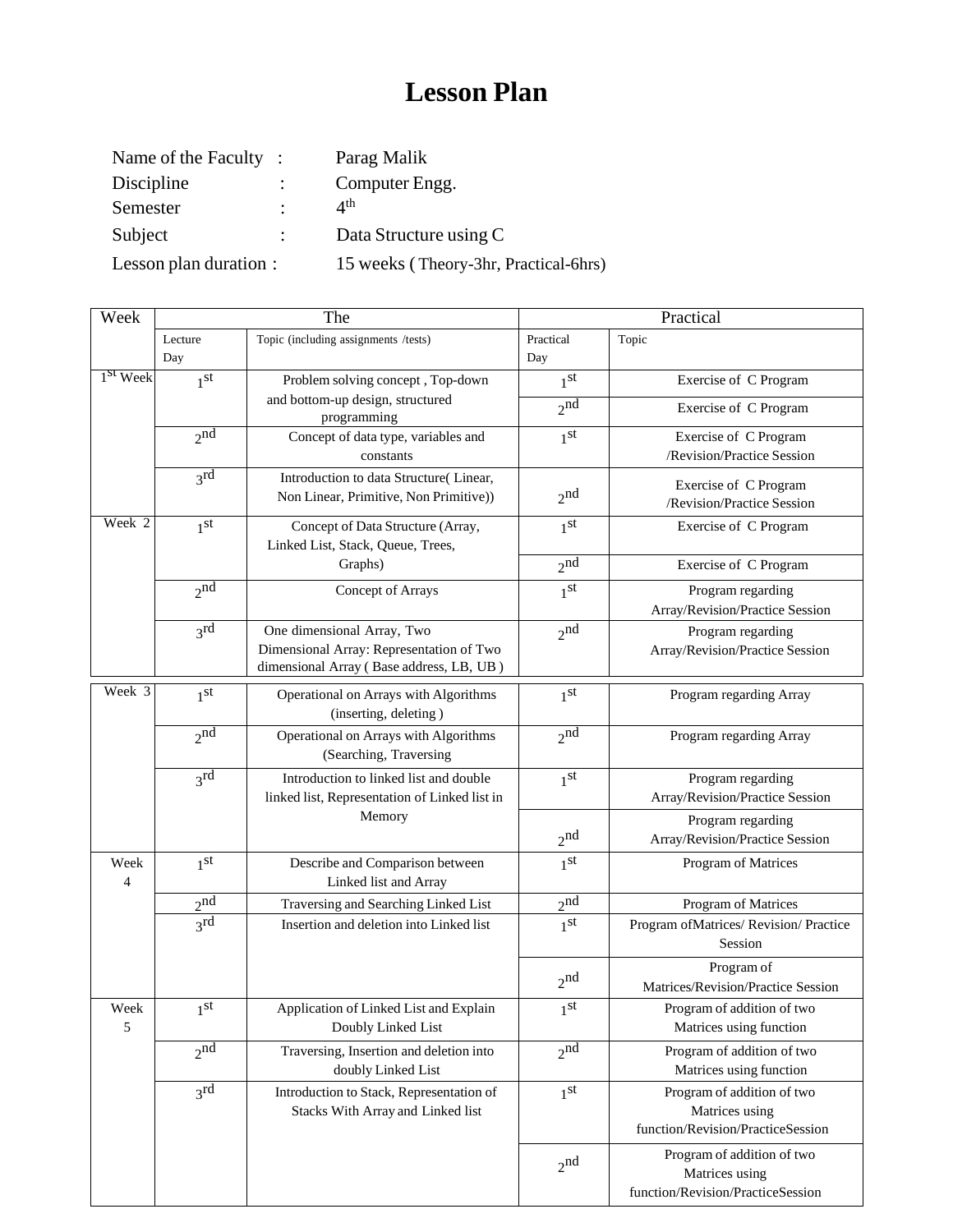| Week       | 1 <sup>st</sup> | <b>Implementation of Stacks</b>                                                                  | 1 <sup>st</sup> | Program of inserting and deleting                                                                                              |
|------------|-----------------|--------------------------------------------------------------------------------------------------|-----------------|--------------------------------------------------------------------------------------------------------------------------------|
| 6          |                 |                                                                                                  |                 | elements in array                                                                                                              |
|            |                 | Converting Infix to Post Fix Notation)                                                           | $2^{nd}$        | Program of addition of two<br>Matrices using<br>function/Revision/PracticeSession                                              |
|            |                 |                                                                                                  |                 |                                                                                                                                |
|            | $3^{\text{rd}}$ | Evaluation of Post fix Notation and<br>Tower of Hanoi                                            | 1 <sub>st</sub> | Program of inserting and deleting<br>elements in array<br>/Revision/Practice Session                                           |
|            |                 |                                                                                                  | 2 <sub>nd</sub> | Program of inserting and deleting<br>elements in array<br>/Revision/Practice Session                                           |
| Week<br>7  | 1 <sub>st</sub> | Recursion: Concept and Comparison<br>between recursion and Iteration                             | 1 <sup>st</sup> | Program of Push and POP<br>Operation in stack                                                                                  |
|            | 2 <sub>nd</sub> | Introduction of Queues and<br>Implementation of queues (array and<br>Linked list with algorithm) | 2 <sub>nd</sub> | Program of Push and POP<br>Operation in stack                                                                                  |
|            | $3^{\text{rd}}$ | Introduction of Queues and<br>Implementation of queues (array and<br>Linked list with algorithm) | 1 <sub>st</sub> | Program of Push and POP<br>Operation in stack<br>/Revision/Practice Session                                                    |
|            |                 |                                                                                                  | 2 <sub>nd</sub> | Program of Push and POP<br>Operation in stack<br>/Revision/Practice Session                                                    |
| Week<br>8  | 1 <sub>st</sub> | Explain Circular Queues and De-<br>Queues                                                        | 1 <sup>st</sup> | Program of Conversion from in-<br>fix notation                                                                                 |
|            | 2 <sub>nd</sub> | Introduction of Trees and Concept of<br><b>Binary Trees</b>                                      | 2 <sub>nd</sub> | Program of Conversion from in-<br>fix notation                                                                                 |
|            | 3 <sup>rd</sup> | Explain Complete and Extended Binary<br>Tree                                                     | 1 <sup>st</sup> | Program of Conversion from in-<br>fix notation/Revision/PracticeSession<br>Program of Conversion from in-                      |
|            |                 |                                                                                                  | 2 <sub>nd</sub> | fix notation/Revision/Practice<br>Session                                                                                      |
| Week<br>9  | 1 <sub>st</sub> | Concept of representation of Binary<br>Tree                                                      | 1 <sub>st</sub> | Program of the Factorial of given<br>number using recursion                                                                    |
|            | 2 <sub>nd</sub> | Concept of representation of balanced<br><b>Binary Tree</b>                                      | 2 <sub>nd</sub> | Program of the Factorial of given<br>number using recursion                                                                    |
|            | $3^{\text{rd}}$ | Explain Traversing Binary Trees (Pre<br>Order, Post Order and In Order)                          | 1 <sup>st</sup> | Program of the Factorial of given<br>number using recursion<br>/Revision/Practice Session<br>Program of the Factorial of given |
|            |                 |                                                                                                  | 2 <sub>nd</sub> | number using recursion<br>/Revision/Practice Session                                                                           |
| Week<br>10 | 1 <sup>st</sup> | Explain Searching, inserting and<br>deleting in binary seary trees                               | 1 <sup>st</sup> | Insertion and Deletion of elements<br>in Queue and Circular Queue using<br>Pointer                                             |
|            | $2^{nd}$        | Explain Searching, inserting and<br>deleting in binary seary trees                               | 2 <sub>nd</sub> | Insertion and Deletion of elements<br>in Queue and Circular Queue using<br>Pointer                                             |
|            | $3^{\text{rd}}$ | Problems Solution                                                                                | 1 <sup>st</sup> | Insertion and Deletion of elements<br>in Queue and Circular Queue using<br>Pointer /Revision/Practice Session                  |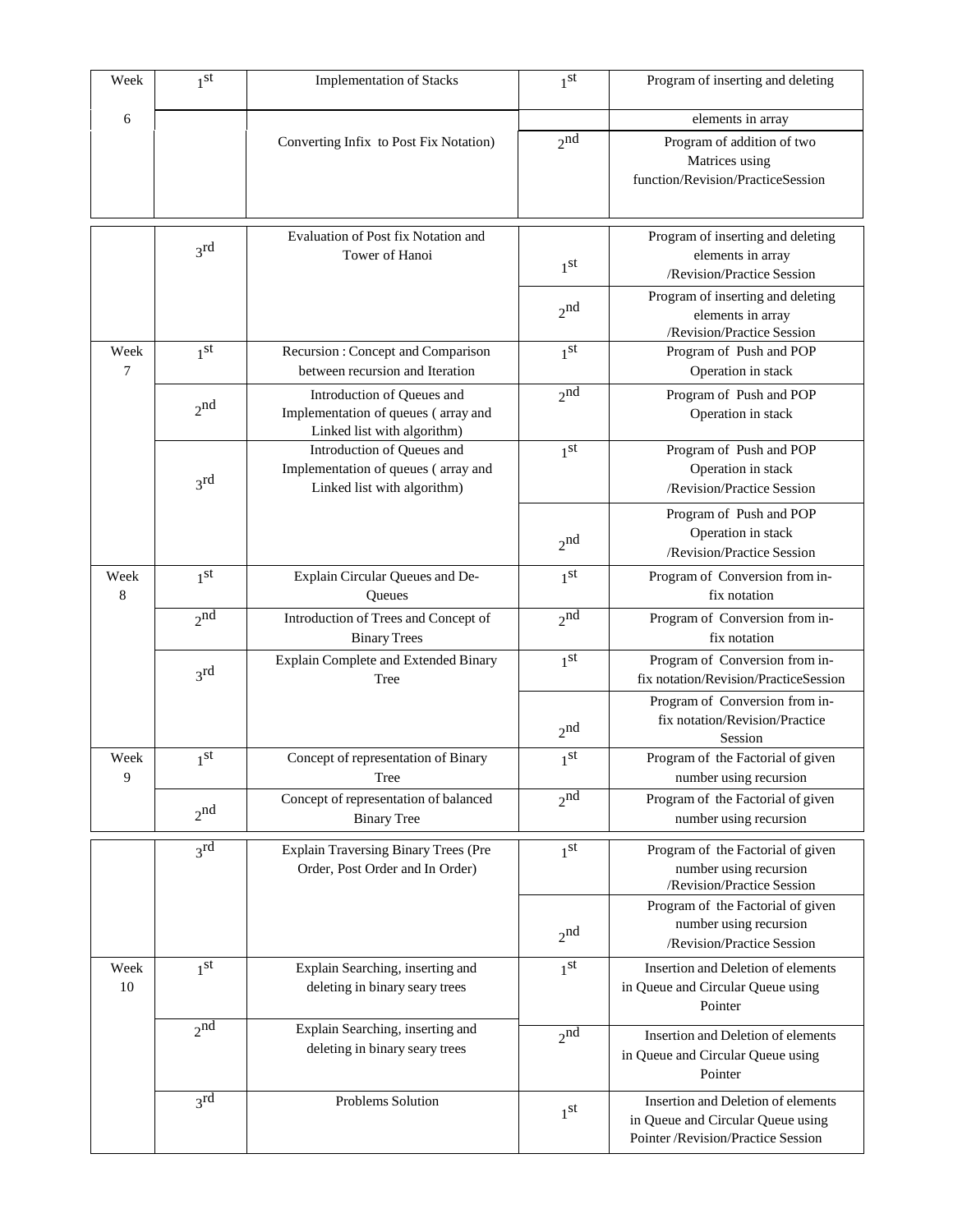|            |                            |                                                                   | $2^{n\overline{d}}$        | Insertion and Deletion of elements<br>in Queue and Circular Queue using<br>Pointer /Revision/Practice Session |
|------------|----------------------------|-------------------------------------------------------------------|----------------------------|---------------------------------------------------------------------------------------------------------------|
|            | 1 <sup>st</sup>            | Test                                                              | 1 <sub>st</sub>            | Insertion and Deletion of elements                                                                            |
| Week<br>11 | $2^{\overline{\text{nd}}}$ | <b>Problems Solution</b>                                          |                            | in Linked List and doubly Linked list                                                                         |
|            |                            |                                                                   | $2^{\overline{\text{nd}}}$ | Insertion and Deletion of elements<br>in Linked List and doubly Linked list                                   |
|            | 3rd                        | Previous topic Explain                                            |                            | Insertion and Deletion of elements                                                                            |
|            |                            |                                                                   | 1 <sup>st</sup>            | in Linked List and doubly Linked<br>list/Revision/Practice Session                                            |
|            |                            |                                                                   | 2 <sub>nd</sub>            | Insertion and Deletion of elements<br>in Linked List and doubly Linked<br>list/Revision/Practice Session      |
| Week       | 1 <sup>st</sup>            | Introduction of Sorting and Searching                             | 1 <sup>st</sup>            | Program of Linear Search                                                                                      |
| 12         | $2^{nd}$                   | Search algorithm (Linear and Binary)                              |                            | procedures to search an element in<br>given list                                                              |
|            |                            |                                                                   | 2 <sub>nd</sub>            | Program of Linear Search<br>procedures to search an element in given<br>list                                  |
|            |                            |                                                                   |                            |                                                                                                               |
|            | $3^{\text{rd}}$            | Search algorithm (Linear and Binary)                              | 1 <sup>st</sup>            | Program of Binary Search<br>procedures to search an element in<br>given list/Revision/Practice Session        |
|            |                            |                                                                   | 2 <sub>n</sub>             | Program of Binary Search<br>procedures to search an element in<br>given list/Revision/Practice Session        |
| Week       | 1 <sup>st</sup>            | Concept and uses of Sorting                                       | 1 <sup>st</sup>            | Previous Problems solution                                                                                    |
| 13         | 2 <sub>nd</sub>            | Sorting Algorithm (Bubble sort)                                   | 2 <sub>nd</sub>            | Previous Problems solution                                                                                    |
|            | 3 <sup>rd</sup>            | Sorting Algorithm (Insertion sort)                                |                            | Previous Problems solution                                                                                    |
|            |                            |                                                                   | 1 <sup>st</sup>            | /Revision/Practice Session                                                                                    |
|            |                            |                                                                   | 2 <sup>nd</sup>            | Previous Problems solution<br>/Revision/Practice Session                                                      |
| Week       | 1 <sub>st</sub>            | Sorting Algorithm (Selection sort)                                | 1 <sup>st</sup>            | Program of Bubble Sort                                                                                        |
| 14         | 2 <sub>nd</sub>            | Sorting Algorithm (Merge Sort)                                    | $2^{nd}$                   | Program of Bubble Sort                                                                                        |
|            | 3 <sup>rd</sup>            | Sorting Algorithm (Radix sort) &<br>Sorting Algorithm (Heap Sort) | 1 <sup>st</sup>            | Program of Bubble<br>Sort/Revision/Practice Session                                                           |
|            |                            |                                                                   | 2 <sub>nd</sub>            | Program of Bubble<br>Sort/Revision/Practice Session                                                           |
| Week       | 1 <sub>st</sub>            | Problems Solution                                                 | 1 <sub>st</sub>            | Program of Selection Sort                                                                                     |
| 15         | 2 <sup>nd</sup>            | Problems solution                                                 | 2 <sup>nd</sup>            | Program of Selection Sort                                                                                     |
|            | 3 <sup>rd</sup>            | Test                                                              | 1 <sup>st</sup>            | Program of Selection Sort<br>/Revision/Practice Session                                                       |
|            |                            |                                                                   | 2 <sup>nd</sup>            | Program of Selection Sort<br>/Revision/Practice Session                                                       |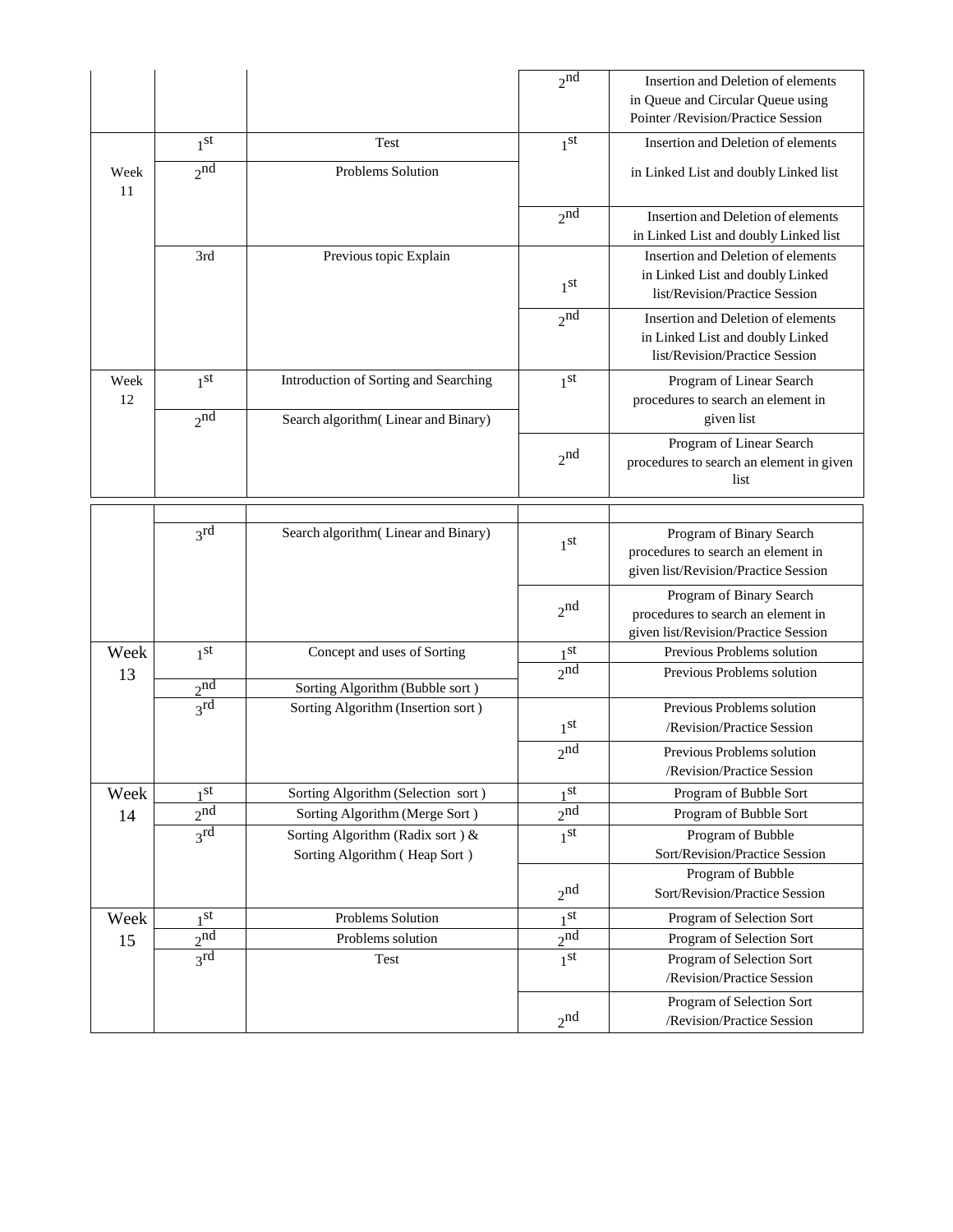## **LESSON PLAN**

|                 | Name of the Faculty:- | Joginder Singh                                  |                  |
|-----------------|-----------------------|-------------------------------------------------|------------------|
| Subject         |                       | Computer organization                           |                  |
| Semester        | 4 <sup>th</sup>       |                                                 |                  |
| <b>Duration</b> | 15 weeks              |                                                 |                  |
| NO.             | <b>THEORY DAY</b>     | <b>TOPICS COVERED</b>                           | <b>PRACTICAL</b> |
| 1               | 1                     | Introduction of computer hardware               | N/A              |
|                 |                       | CPU organization                                | N/A              |
|                 | $\overline{c}$        |                                                 | N/A              |
|                 | 3                     | Three address, two address, one address zero    |                  |
| 2               | 1                     | <b>RISC Instruction</b>                         | N/A              |
|                 | $\overline{2}$        | Addressing modes: Immediate, register, direct   | N/A              |
|                 | 3                     | CPU Design: Microprog.vs hard wired             | N/A              |
| 3               | 1                     | Reduced instruction set computer                | N/A              |
|                 | 2                     | <b>CISC</b> characteristics                     | N/A              |
|                 | 3                     | Revision & class test                           | N/A              |
| 4               | 1                     | Introduction to memory                          | N/A              |
|                 | $\overline{2}$        | Memory Hirerachy                                | N/A              |
|                 | 3                     | RAM and ROM chips                               | N/A              |
| 5               | 1                     | Memory connection to CPU                        | N/A              |
|                 | $\overline{2}$        | <b>Auxillary Memory</b>                         | N/A              |
|                 | 3                     | Cache memory                                    | N/A              |
| 6               | 1                     | Virtual memory                                  | N/A              |
|                 | $\overline{2}$        | Memory Management hardware                      | N/A              |
|                 | 3                     | Revision calss test                             | N/A              |
| 7               | 1                     | Introduction to O/I organization                | N/A              |
|                 | $\overline{2}$        | Functions of BIOS and test                      | N/A              |
|                 | 3                     | Test and Initialization, configuring the system | N/A              |
| 8               | 1                     | Introduction to modes of data transfer          | N/A              |
|                 | $\sqrt{2}$            | Explain Programmed I/O                          | $\rm N/A$        |
|                 | 3                     | Assignment questions revision                   | N/A              |
| 9               | 1                     | Various types of interrupts                     | N/A              |
|                 | $\overline{2}$        | DMA data transfer                               | N/A              |
|                 | 3                     | Revision & class test                           | N/A              |
| 10              | 1                     | Introduction to Architecture of Computer        | N/A              |
|                 | $\overline{2}$        | Multi processor systems                         | N/A              |
|                 | 3                     | Forms of parallel processing                    | N/A              |
| 11              | 1                     | introduction to Multiprocessor                  | N/A              |
|                 | $\overline{2}$        | Multi processor systems in detail               | N/A              |
|                 | 3                     | revision -class test                            | N/A              |
| 12              | 1                     | Forms of parallel processing                    | N/A              |
|                 | $\overline{2}$        | Parallel processing and pipelines,              | N/A              |
|                 | 3                     | <b>Basic charactersteristics</b>                | N/A              |
| 13              | 1                     | Interconnection network                         | N/A              |
|                 | $\overline{2}$        | Time shared bus                                 | N/A              |
|                 | 3                     | System bus                                      | N/A              |
| 14              | 1                     | Multi ports                                     | N/A              |
|                 | $\overline{c}$        | Cross bar switch                                | N/A              |
|                 | 3                     | Multi stage                                     | N/A              |
| 15              | 1                     | Switching networks                              | $\rm N/A$        |
|                 | $\overline{2}$        | Hyper cube structures.                          | $\rm N/A$        |
|                 | 3                     | Revision & class test                           | N/A              |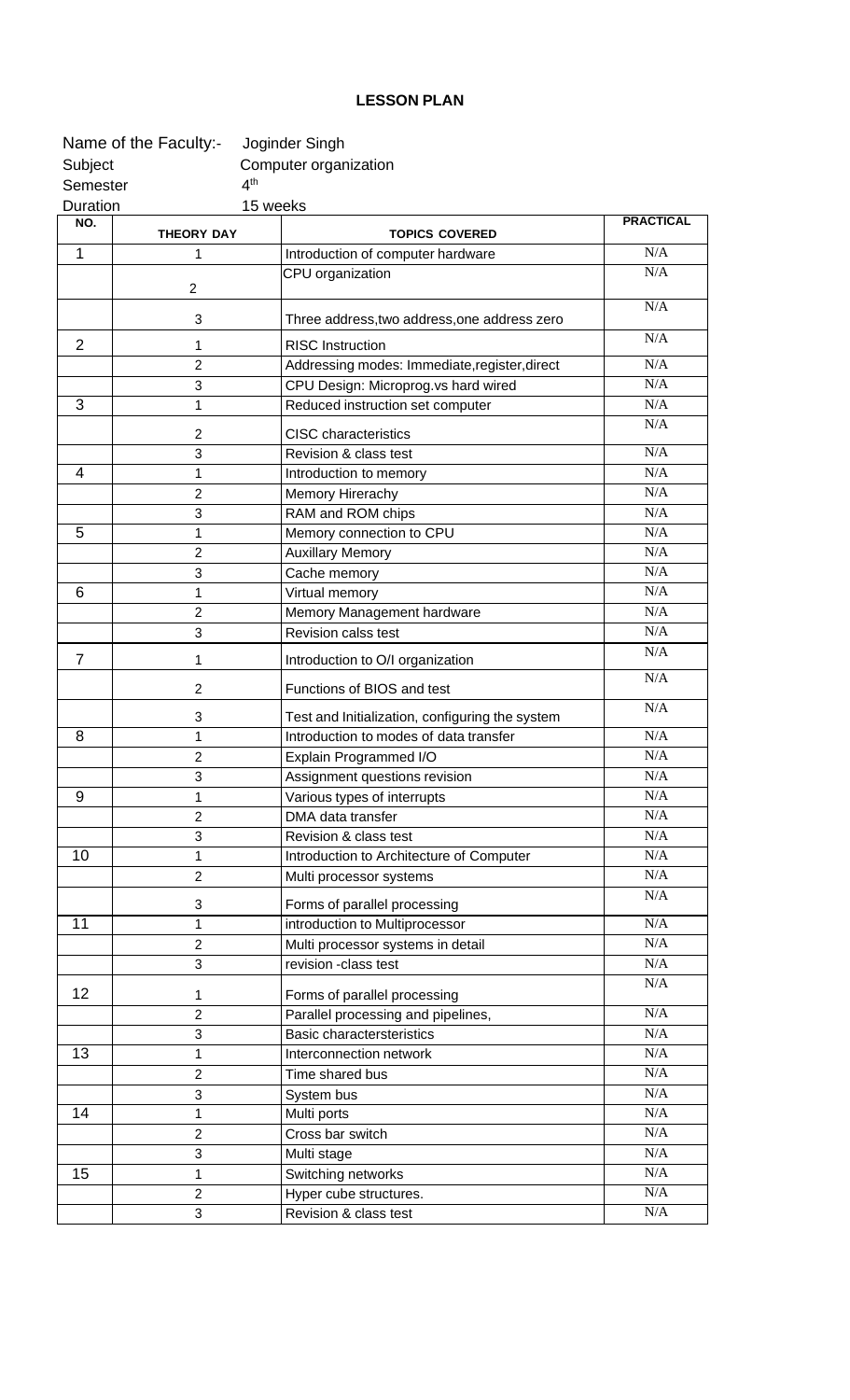### **Lesson Plan**

# **Name of the Faculty: Raman Filok**

**Discipline:** COMPUTER ENGG.

**Semester:**  $4^{\text{th}}$ 

# **Subject:** DBMS

**Lesson Plan**: 15Weeks (from March 2021 to July 2021) Theory-3hrs, Practical-3hrs.

| Week                    | <b>Theory</b>  |                                                                                                                                                                                                       | <b>Practical</b>       |                                                                     |
|-------------------------|----------------|-------------------------------------------------------------------------------------------------------------------------------------------------------------------------------------------------------|------------------------|---------------------------------------------------------------------|
| 1 <sup>st</sup>         | Day 1<br>Day 2 | Database Systems; Database and its<br>purpose, Characteristics of the<br>database approach,<br>Advantages and disadvantages of                                                                        | Day1<br>G1             | Exercises on creation and<br>modification of structure of<br>tables |
| Week                    | Day 3          | database systems<br><b>Classification of DBMS Users; Actors</b><br>on the scene, Database<br>Administrators, Database Designers,<br>End Users, System Analysts and<br><b>Application Programmers,</b> | Day2<br>G2             | Exercises on creation and<br>modification of structure of<br>tables |
| 2 <sup>nd</sup><br>Week | Day 1<br>Day 2 | Workers behind the scene<br>(DBMS<br>designers<br>system<br>implementers,<br>and<br>tool<br>developers,<br>operator<br>and<br>maintenance personnel)<br>Revision                                      | Day1<br>G1             | Exercises on creation and<br>modification of structure of<br>tables |
|                         | Day 3          | Revision                                                                                                                                                                                              | Day2<br>G2             | Exercises on creation and<br>modification of structure of<br>tables |
|                         | Day 1<br>Day 2 | Data models, schemas, instances,<br>data base state<br>DBMS Architecture; The External                                                                                                                | Day1<br>G1             | Exercises on inserting and<br>deleting values from tables.          |
| 3 <sup>rd</sup><br>Week |                | level, The conceptual level, The<br>internal level, Mappings                                                                                                                                          |                        |                                                                     |
|                         | Day 3          | Data Independence; Logical data<br>Independence, Physical data<br>Independence. Database Languages<br>and Interfaces;                                                                                 | Day2<br>G2             | Exercises on inserting and<br>deleting values from tables.          |
| 4 <sup>th</sup><br>Week | Day 1          | Classification<br>οf<br>Database<br>Management<br>Systems-<br>Centralized,<br>Distributed,<br>parallel and object based.                                                                              | Day1<br>G <sub>1</sub> | Exercises on inserting and<br>deleting values from tables.          |
|                         | Day 2          | Revision                                                                                                                                                                                              |                        |                                                                     |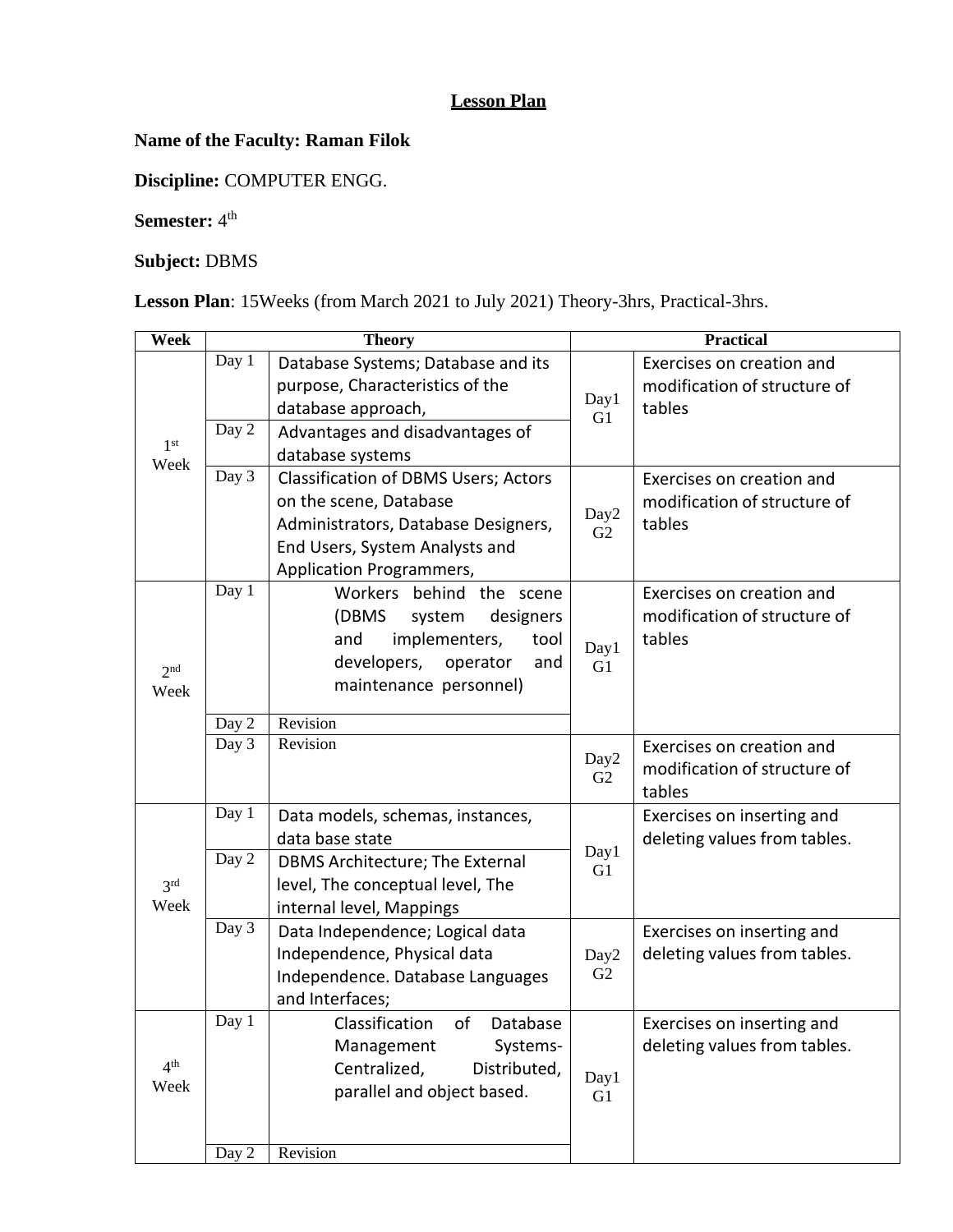|                         | Day 3          | Revision                                                                   | Day2                   | Exercises on inserting and                                    |
|-------------------------|----------------|----------------------------------------------------------------------------|------------------------|---------------------------------------------------------------|
|                         |                |                                                                            | G <sub>2</sub>         | deleting values from tables.                                  |
|                         | Day 1          | Data Models Classification; File based or<br>primitive models,             | Day1                   | <b>Practical Exam</b>                                         |
| 5 <sup>th</sup><br>Week | Day 2          | traditional data models, semantic data<br>models. Entities and Attributes, | G1                     |                                                               |
|                         | Day 3          | Entity types and Entity sets, Key<br>attribute and domain of attributes,   | Day2<br>G <sub>2</sub> | <b>Practical Exam</b>                                         |
|                         |                | Relationship among entities                                                |                        |                                                               |
| 6 <sup>th</sup>         | Day 1          | design with $E/R$<br>Database<br>model.                                    | Day1<br>G1             | Exercises on querying the table<br>(using select command).    |
| Week                    | Day 2          | Revision                                                                   |                        |                                                               |
|                         | Day 3          | Revision                                                                   | Day2<br>G <sub>2</sub> | Exercises on querying the table<br>(using select command).    |
|                         | Day 1          | Relational Model Concepts: Domain,                                         |                        | Exercises on using various types                              |
|                         |                | Attributes, Tuples cardinlity,                                             |                        | of joins.                                                     |
|                         |                | keys(Primary, Secondary, foreign,                                          |                        |                                                               |
|                         | Day 2          | alternative keys) and Relations                                            | Day1<br>G1             |                                                               |
| 7 <sup>th</sup>         |                | Relational constraints and relational<br>database schemes; Domain          |                        |                                                               |
| Week                    |                | constraints, Key constraints and                                           |                        |                                                               |
|                         |                | constraints on Null.                                                       |                        |                                                               |
|                         | Day 3          | Relational databases and relational                                        |                        | Exercises on using various types                              |
|                         |                | database schemes, Entity integrity,                                        | Day2<br>G2             | of joins.                                                     |
|                         |                | referential integrity and foreign key.                                     |                        |                                                               |
|                         | Day 1          | Comparison b/w E/R model                                                   |                        | Exercises on using various types                              |
|                         |                | and Relational model.                                                      | Day1                   | of joins.                                                     |
| 8 <sup>th</sup>         |                |                                                                            | G1                     |                                                               |
| Week                    |                |                                                                            |                        |                                                               |
|                         | Day 2<br>Day 3 | Revision<br>Revision                                                       |                        |                                                               |
|                         |                |                                                                            | Day2<br>G2             | Exercises on using various types<br>of joins.                 |
|                         | Day 1          | Trivial and non-trivial dependencies.                                      |                        | Exercises on using functions                                  |
|                         |                | Non-loss decomposition and                                                 |                        | provided by database package.                                 |
|                         |                | functional dependencies                                                    |                        |                                                               |
| Q <sup>th</sup>         | Day 2          | First, Second and Third normal                                             | Day1<br>G <sub>1</sub> |                                                               |
| Week                    |                | forms, Boyce/Codd<br>normal                                                |                        |                                                               |
|                         |                | form, denormalization                                                      |                        |                                                               |
|                         | Day 3          | Revision                                                                   |                        |                                                               |
|                         |                |                                                                            | Day2<br>G <sub>2</sub> | Exercises on using functions<br>provided by database package. |
| 10 <sup>th</sup>        | Day 1          | Creating and using indexes, creating                                       | Day1                   | Exercises on using functions                                  |
| Week                    |                | and using views.                                                           | G <sub>1</sub>         | provided by database package.                                 |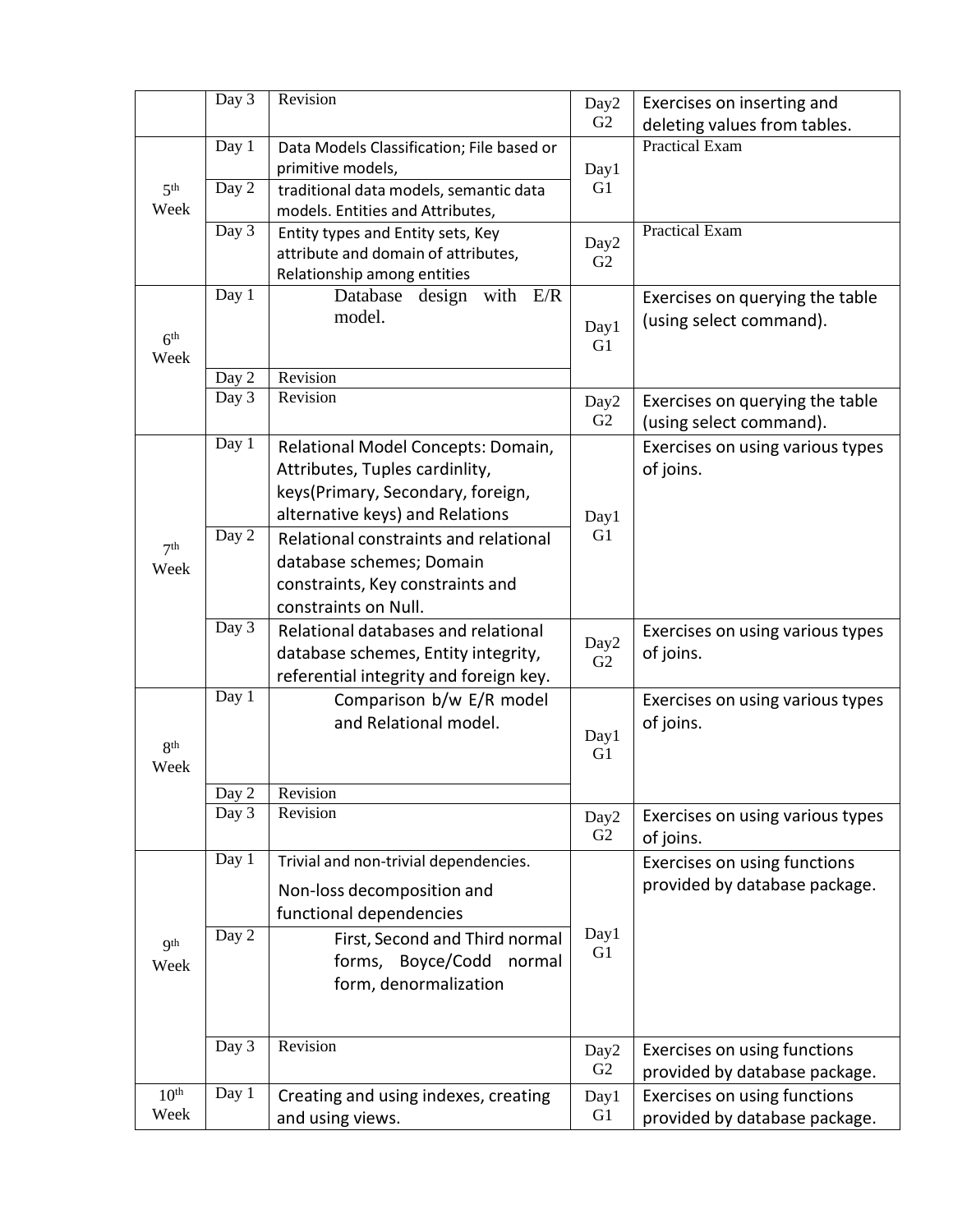|                          | Day 2              | Database security, process controls,<br>database protection, grant<br>and revoke                                       |                        |                                                                          |
|--------------------------|--------------------|------------------------------------------------------------------------------------------------------------------------|------------------------|--------------------------------------------------------------------------|
|                          | Day 3              | Database security, process controls,<br>database protection, grant<br>and revoke                                       | Day2<br>G <sub>2</sub> | Exercises on using functions<br>provided by database package.            |
|                          | Day 1              | Revision                                                                                                               | Day1                   | <b>Practical Exam</b>                                                    |
| 11 <sup>th</sup>         | Day 2              | Revision                                                                                                               | G <sub>1</sub>         |                                                                          |
| Week                     | Day 3              | SQL* DDL (Data Definition<br>Languages): Creating Tables, Creating<br>a table with data from another table             | Day <sub>2</sub><br>G2 | Practical exam                                                           |
|                          | Day 1              | Inserting values into a table,<br>updating columns of a Table,<br>Deleting Rows, Dropping a Table                      | Day1                   | Exercises on commands like<br>Grant, Revoke, Commit and<br>Rollback etc. |
| 12 <sup>th</sup><br>Week | Day 2              | DML (Data Manipulation Language):<br>Database Security and Privileges,<br>Grant and Revoke Command,                    | G1                     |                                                                          |
|                          | Day 3              | Maintaining Database Objects,<br>Commit and Rollback, various types<br>of select commands                              | Day2<br>G2             | Exercises on commands like<br>Grant, Revoke, Commit and<br>Rollback etc. |
|                          | Day 1              | various types of joins, sub query,<br>aggregate functions.                                                             |                        | Exercises on commands like<br>Grant, Revoke, Commit and                  |
| 13 <sup>th</sup><br>Week | $\overline{Day 2}$ | of<br>SQL.<br>Challenges<br>My<br>Introduction<br><b>Big</b><br>to<br>Data.<br>Understanding Big Data with<br>samples. | Day1<br>G <sub>1</sub> | Rollback etc.                                                            |
|                          | Day $\overline{3}$ | Challenges<br>of<br>My<br>SQL.<br>Introduction<br>to<br><b>Big</b><br>Data.<br>Understanding Big Data with<br>samples. | Day2<br>G <sub>2</sub> | Exercises on commands like<br>Grant, Revoke, Commit and<br>Rollback etc. |
| 14 <sup>th</sup><br>Week | Day 1              | Challenges<br>of<br>SQL.<br>My<br>Introduction<br><b>Big</b><br>Data.<br>to<br>Understanding Big Data with<br>samples. | Day1<br>G <sub>1</sub> | Design of database for any<br>application.                               |
|                          | Day 2              | Revision                                                                                                               |                        |                                                                          |
|                          | Day $\overline{3}$ | Revision                                                                                                               | Day2<br>G2             | Design of database for any<br>application.                               |
| 15 <sup>th</sup><br>Week | Day 1<br>Day 2     | Revision<br>Revision                                                                                                   | Day1                   | Design of database for any                                               |
|                          |                    |                                                                                                                        | G <sub>1</sub>         | application.                                                             |